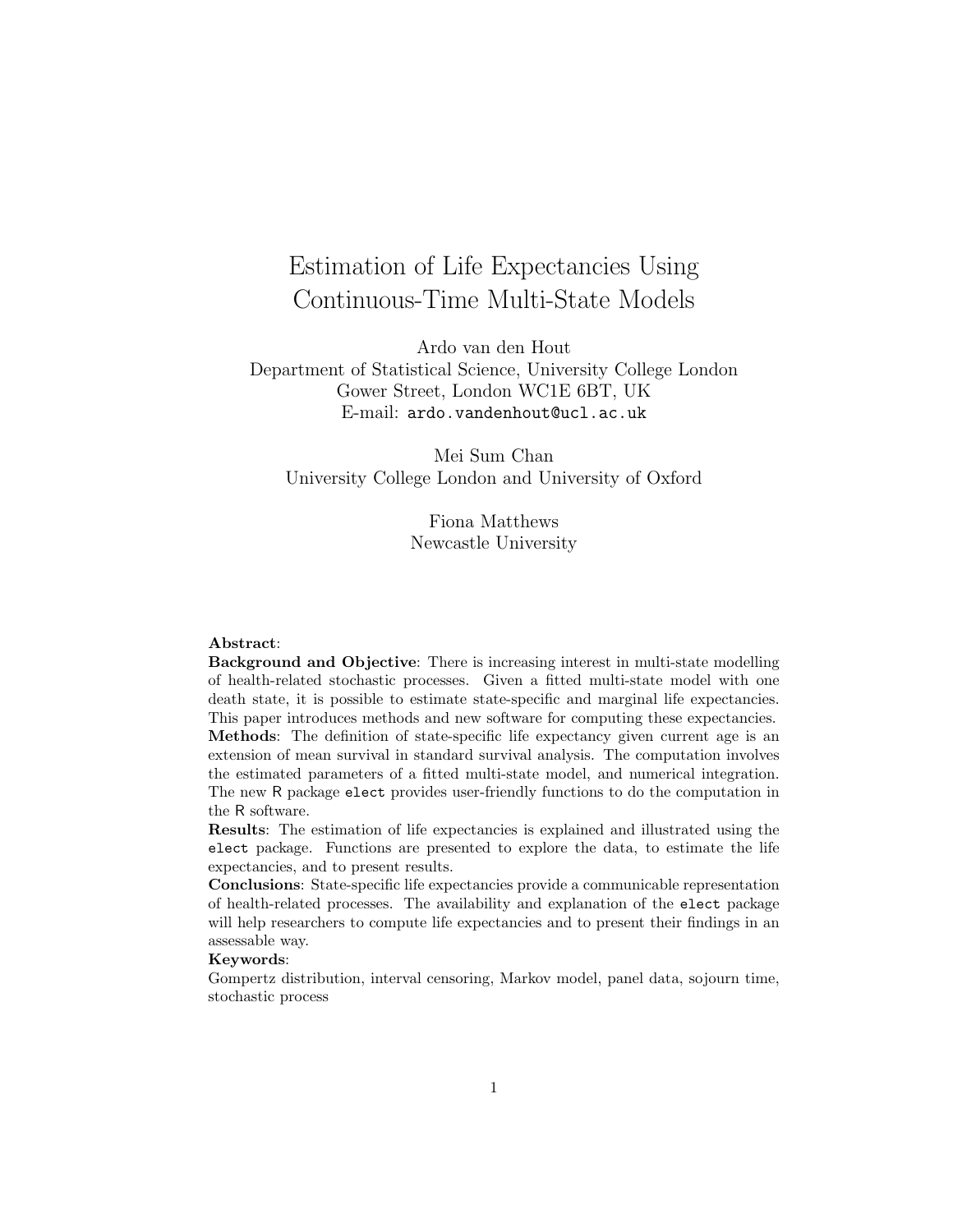# 1 Introduction

This paper presents methods and the R package elect for computing state-specific and marginal life expectancies using the estimated parameters of a continuous-time multi-state model with one death state. Explaining and illustrating elect is the main aim of this paper.

Multi-state models can be used to describe health-related stochastic processes over time. States can represent health stages or death, and to formulate the model, potential transitions between these states are distinguished. It is possible to have a model with multiple dead states representing different causes of death. In this package, we focus on models with one dead state only. Given such a model, it is often of interest to know how much of remaining total life expectancy at a given age subdivides into life expectancies in the living states. As an example, consider the three-state illness-death model for an older population defined by a healthy state, an ill-health state, and the dead state (Figure 1). For an individual at a specified age, we can distinguish between two types of residual life expectancies, namely expected remaining time spent in the healthy state and expected remaining time spent in the ill-health state. The sum of these expectancies constitutes the total residual life expectancy.

Important methodological work on continuous-time multi-state models for longitudinal data is presented in Kalbfleisch and Lawless (1985), Hougaard (2000), and Aalen et al. (2008). Continuous-time models are based on theory for continuoustime Markov chains as discussed in, for example, Norris (1997). Jackson (2011) and de Wreede et al. (2010) present R packages that provide a flexible framework for fitting continuous-time multi-state models to longitudinal data.

The elect package is available from the Comprehensive R Archive Network (CRAN, R Core Team, 2018) at https://CRAN.R-project.org/package=elect. The package is developed as an add-on to msm, the R package created by Jackson (2011). If msm is used to fit a Gompertz model with age as the time scale, then elect can be used to estimate state-specific life expectancies. The name "elect" is inspired by the functionality of the package: estimating life expectancies using continuous time.

Estimating life expectancies is about estimating mean sojourn time in states. The msm package has a function for estimating sojourn times: sojourn.msm. However, this function is only defined for exponential models. For estimating life expectancies, the exponential model is not suitable—models are needed that allow transition hazards to change with age. The Gompertz model is such a model and it is often used to describe morbidity and mortality; see, for example, Mueller et al. (1995), Hougaard (2000), and Blossfeld and Rohwer (2002).

The Gompertz model can be fitted in msm by defining age as a time-dependent covariate. In this case, the likelihood function involves a piecewise-constant approximation of the age dependence in the model. Nevertheless, there are no functions in msm that directly provide inference for life expectancies given a fitted Gompertz model. In addition, for marginal life expectancies, additional modelling of the state distribution is needed. Because of this, we developed elect: a user-friendly framework for estimating state-specific life expectancies using a Gompertz model that is fitted in msm. Early versions of the functions in elect show a wide range of applica-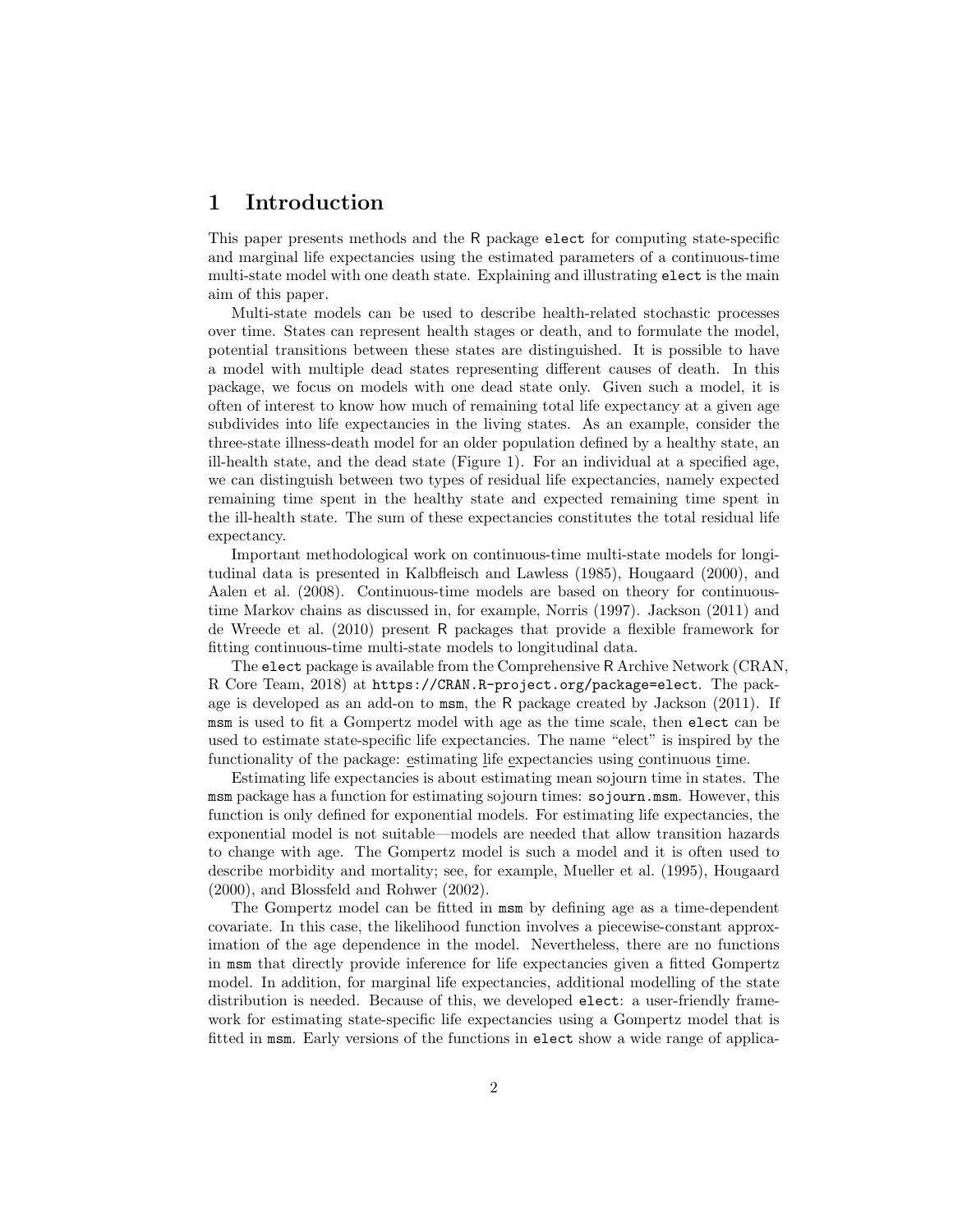tions; see, for example, Van den Hout et al. (2014), Robitaille et al. (2018), Van der Noordt et al. (2018), Hoogendijk et al. (2019)

Willekens and Putter (2014) discuss software for multi-state analysis in detail. Their discussion include an early version of elect and two other programs for estimating life expectancies: IMaCh (Lièvre et al., 2003) and SPACE (Cai et al., 2010). These three programs are also briefly reviewed in Saito et al. (2014). Both IMaCh and SPACE are based on discrete-time Markov models, whereas elect is based on a continuous-time model. IMaCh is a stand-alone program, SPACE is programmed in SAS.

SPACE works under the assumption that there is at most one transition between two successive observations. This assumption may be too restrictive for certain longitudinal data. When using elect, this assumption is not used, since the model underlying elect is a time-continuous model.

The multistate package in STATA by Crowther and Lambert (2017), makes it possible to estimate life expectancies based on a continuous-time multi-state model. multistate includes semi-Markov models, which are not available in msm. The software allows for a wide range of parametric distributions and has recently been extended to allow reversible transitions. multistate requires exactly observed transition times.

The flexsurv package by Jackson (2016) allows for a wide range of parametric multi-state models and can estimate total length of stay in particular states. However flexsurv also requires exactly observed transition times.

For estimating life expectancies, elect is the only software that is available in R, for Gompertz models that are estimated using interval-censored data. It allows users to compute life expectancies for any number of states and is not limited to progressive processes. Observation times can be exact or interval-censored, or a mixture of these. Because of the extensive functionality in msm, elect can work with hidden Markov models; see, for example, Robitaille et al. (2018) where misclassification of state is taken into account.

In what follows, we summarise the standard method of estimating life expectancies, introduce the computation in elect, and give two examples of using elect. Some familiarity with using msm is recommended; for details of fitting the multi-state model in msm, see Jackson (2011).

# 2 Methods

### 2.1 Life expectancies

State-specific life expectancy based on a multi-state model is a generalisation of mean survival in a standard survival model where there is one living state and one dead state. For an extended discussion of life expectancy and estimation for multi-state models see, for example, Izmirlian et al. (2000), Lièvre et al. (2003), and Van den Hout (2017).

Let the finite state space be given by  $\{1, 2, ..., D\}$  where D is the dead state. Let  $Y_t$ denote the state at age t and let  $\boldsymbol{x}$  denote the time-independent vector with covariate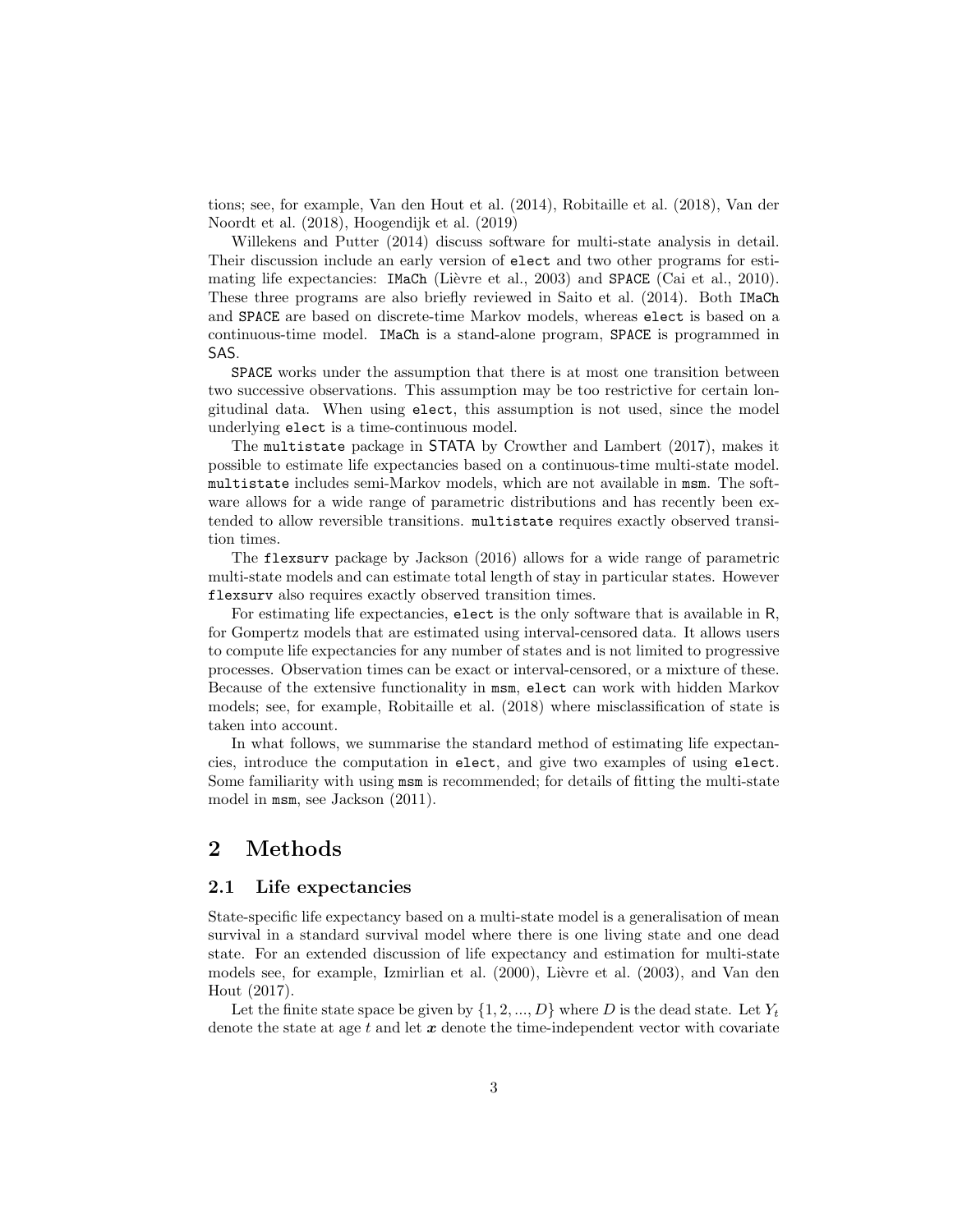

Figure 1: Three-state model for health and ill health in the older population.

values. Life expectancy in living state s given state r at age t, for  $r, s \in \{1, 2, ..., D-1\}$ , is defined by

$$
e_{rs}(t|\boldsymbol{x}) = \int_0^\infty \mathbb{P}(Y_{t+u} = s | Y_t = r, \boldsymbol{x}) du,
$$
\n(1)

where  $\mathbb{P}(Y_{t+u} = s | Y_t = r, x)$  is the transition probability of being in state s at age  $t + u$ , given starting state r at age t and covariate values x. Marginal life expectancy in state  $s$  is irrespective of the initial state at age  $t$  and is defined by

$$
e_{\bullet s}(t|\mathbf{x}) = \sum_{r \neq D} \mathbb{P}(Y_t = r|\mathbf{x}) e_{rs}(t|\mathbf{x}), \qquad (2)
$$

where  $\mathbb{P}(Y_t = r|\mathbf{x})$  is the probability of being in state r at age t for  $r \in \{1, 2, ..., D-1\}$ . Total life expectancy at age  $t$  is defined as

$$
e(t|\mathbf{x}) = \sum_{s \neq D} e_{\bullet s}(t|\mathbf{x}). \tag{3}
$$

### 2.2 Models and estimation

To be able to estimate life expectancy, transition probabilities and the state distribution are estimated using longitudinal data. Using the same notation as in the previous section, we assume that data for individual  $i$  and observation  $j$  are given by  $(y_{ij}, t_{ij}, x_i)$ , for  $i \in \{1, ..., N\}$  and  $j \in \{1, ..., n_i\}$ . For ease of exposition, we use only one covariate in the example. What follows also applies to models with more than one time-independent covariate.

Transition probabilities are derived from a multi-state model where the hazards are defined by

$$
h_{rs}(t_{ij}) = \exp\left(\beta_{rs} + \xi_{rs}t_{ij} + \gamma_{rs}x_i\right),\tag{4}
$$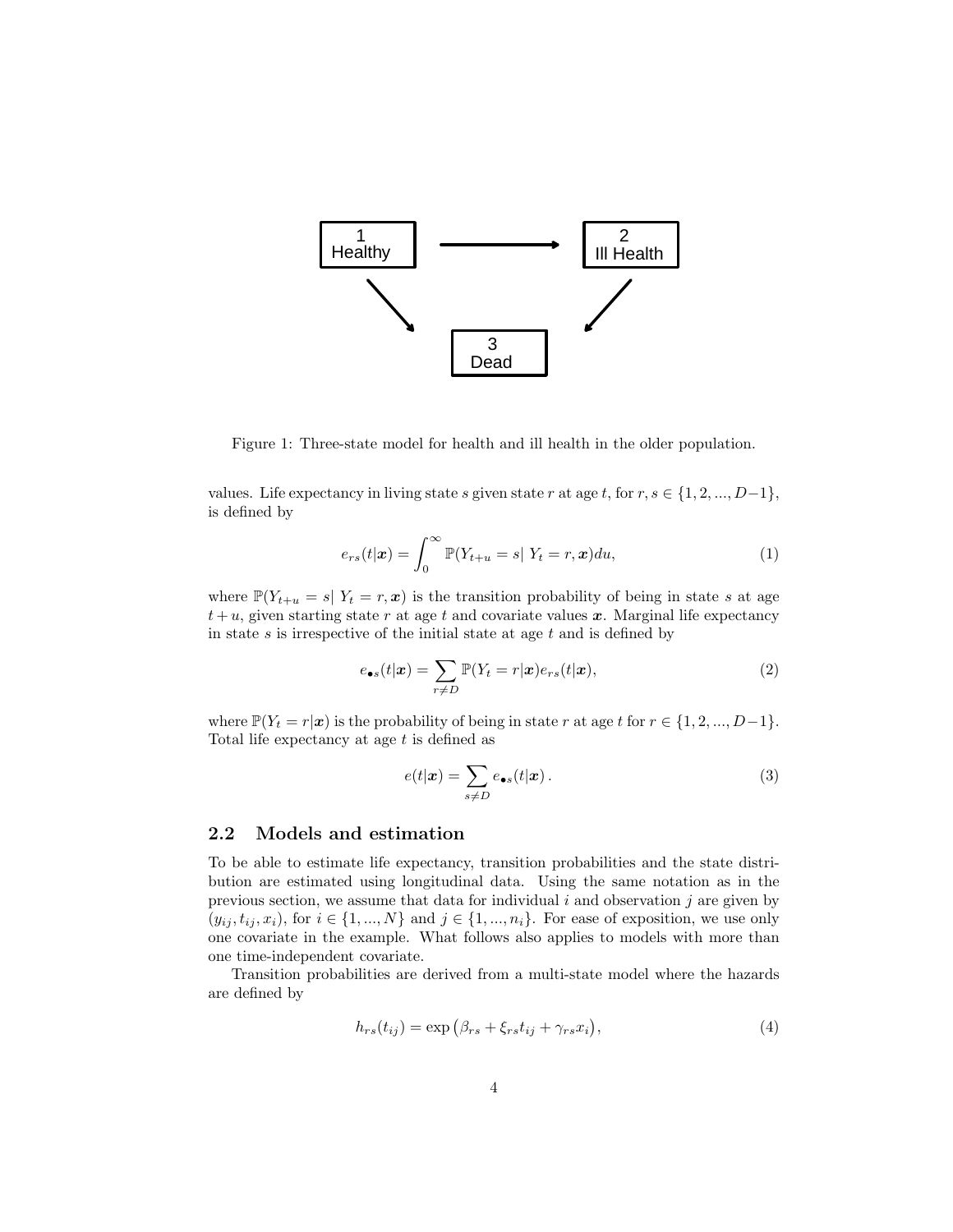for those pairs  $(r, s)$  that define a transition in the stochastic process. Model parameters are estimated by maximum likelihood. The definition of the likelihood function can take into account whether observation times  $t_{ij}$  are exact or interval censored.

The dependency on age  $t$  in  $(4)$  defines the hazard of a Gompertz distribution, which implies that transition hazards are either increasing or decreasing exponentially. In order to use elect, this model has to be fitted using msm in R. When msm is used to fit a Gompertz hazard model, it will use a piecewise-constant approximation for the parametric time-dependency. Specifically, for a time interval  $(t_{ii}, t_{ii+1}]$  in the data, the contribution to the log-likelihood function is defined by fixing the hazard to  $h_{rs}(t_{ij})$  throughout  $(t_{ij}, t_{ij+1}]$ . Although piecewise-constant approximation is thus used to estimate model parameters, the fitted model is not piecewise constant. The parameter estimates are used to define a smooth Gompertz model.

When investigating an ageing process, we recommend to model the dependency of age on a shifted scale. For example, if the minimum age in the data is 65, define  $t = age - 65$ . In model (4), the multiplicative effect of age is  $\exp(\xi_{rs}t)$  and large values of  $t$  can cause numerical problems when fitting the model. Shifting the age scale may prevent these problems.

In line with the functionality of elect, model (4) is restricted to time-independent covariates. It is possible to fit a model with time-dependent  $x(t)$  if we use a piecewiseconstant approximation. However, in that case, we would not have a model for the change of  $x(t)$  over time and hence we would not be able to estimate residual life expectancies.

The distribution of the state at age t is modelled using a multinomial regression model defined by

$$
\mathbb{P}(Y_t = r|x) = \frac{\exp(\eta_r(t))}{1 + \sum_{r \neq D} \exp(\eta_r(t))} \quad \text{with} \quad \eta_r(t) = \alpha_{r0} + \alpha_{r1}t + \alpha_{r2}x, \tag{5}
$$

for  $r \in \{1, 2, ..., D-1\}$ . By restricting  $\alpha_{10} = \alpha_{11} = \alpha_{12} = 0$ , we make  $r = 1$  the reference category. This model is estimated in elect using the function multinom in the package nnet (Venables and Ripley, 2002).

Life expectancies  $(1)$ ,  $(2)$ , and  $(3)$  can be derived using the parameters in the multi-state model and the multinomial regression model. The specification of  $x$  is undoubtedly important, but the specification of age  $t$  will in most cases be the most influential. To approximate the integral (1), a maximum age  $t_{\text{max}}$  has to specified such that we may safely assume that the integrand  $\mathbb{P}(Y_{t+u} = s | Y_t = r, x)$  is zero when  $t + u > t_{\text{max}}$ .

Note that with a fitted multi-state model and specified  $x$ , the integrand in (1) can be computed for any  $u$ . In the computation of this integrand, a piecewise-constant approximation is used to account for changing age over time. Computationally, it is convenient to use the same grid for the piecewise-constant approximation and the numerical approximation of the integral. This is how it is implemented in elect.

The above provides a point estimate of life expectancies. To estimate the uncertainty (standard errors and/or confidence intervals) we make use of the asymptotic properties of the maximum likelihood estimator of the parameters for the multi-state model and the multinomial regression model. The two models are fitted indepen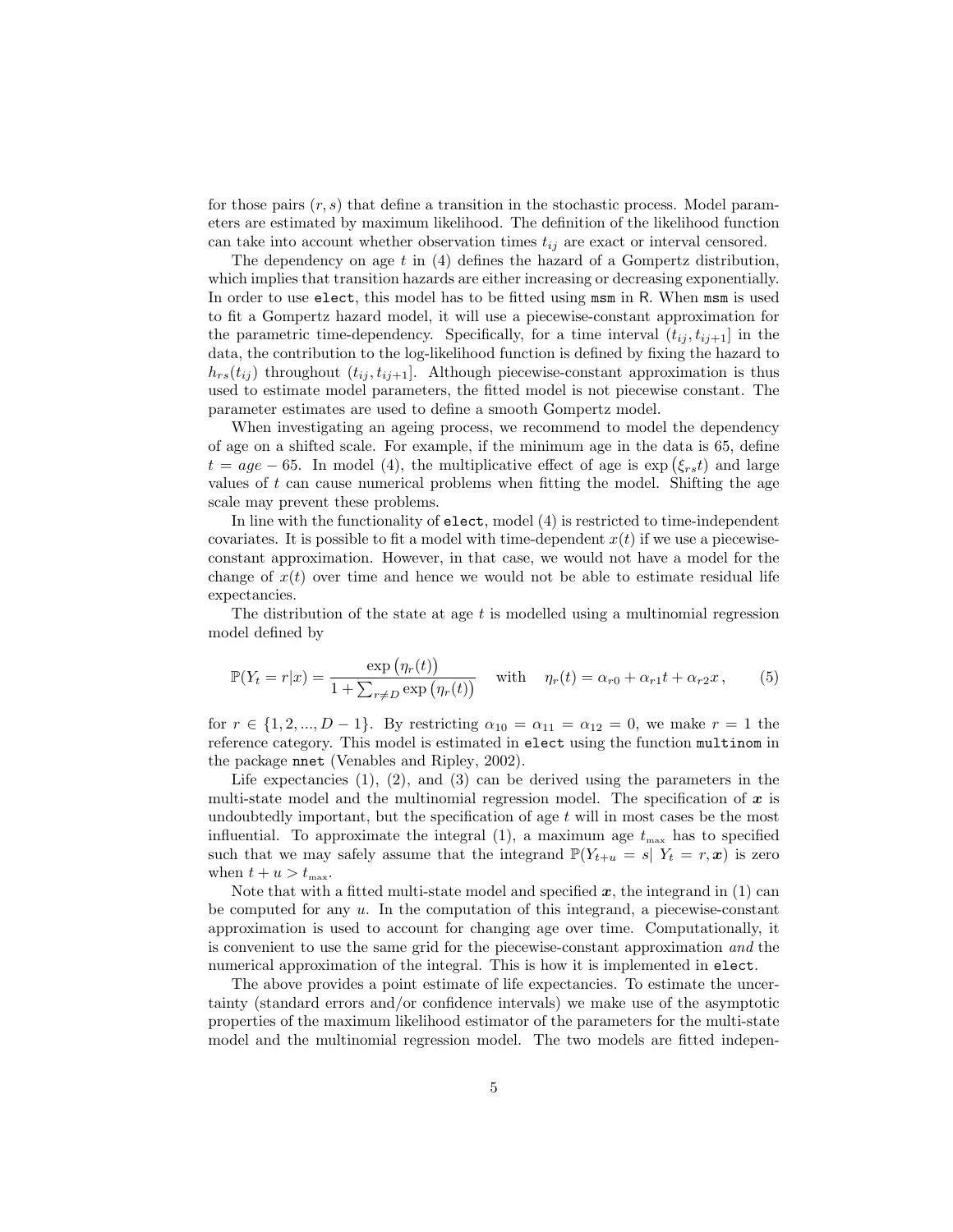dently from each other, and for each we define a multivariate normal distribution with expectation equal to the maximum likelihood estimate of the parameter vector and the covariance matrix equal to the estimated covariance matrix at the optimum. The sample variation in the estimation of the life expectancies is evaluated by drawing parameter values from the two multivariate distributions and computing the life expectancies for the drawn values. This simulation-based approach is a general method for deriving standard errors or confidence intervals for a complex function of a maximum likelihood estimate; see Mandel (2013).

# 3 Results

### 3.1 Example

Consider a progressive three-state illness-death process for an older population. State 1 is defined as the healthy state, state 2 is the ill-health state, and state 3 represents death; see Figure 1. For this process, simulated data are available in elect under the name electData. This data set contains simulated trajectories for 150 individuals. Transition times for moving from state 1 to state 2 are interval censored; entry times for the dead state are known. The data reflect the context of longitudinal data collection in ageing research: pre-scheduled interview times (panel data for the living states) and exact times for death during the study time.

The longitudinal data format in electData is such that there is one row per observation. The first 6 records in the data are:

```
R> library(elect)
R> head(electData)
 id state age x bsline
1 1 1 7.26 1 1
2 1 1 9.36 1 0
3 1 2 11.28 1 0
4 1 2 13.38 1 0
5 1 3 14.24 1 0
6 2 1 19.61 0 1
```
The identifier for individuals is id. Variable state denote states 1, 2, and 3. Variable age is age in years on a shifted scale (age at the observation time minus 70 years). The binary time-independent covariate x is specified as 0 for women and 1 for men. Variable bsline is an indicator for the baseline observation and will be used to define the data for the multinomial regression model (5). The number of records per individual varies:

R> table(table(electData\$id))

2 3 4 5 6 7 16 24 22 13 18 57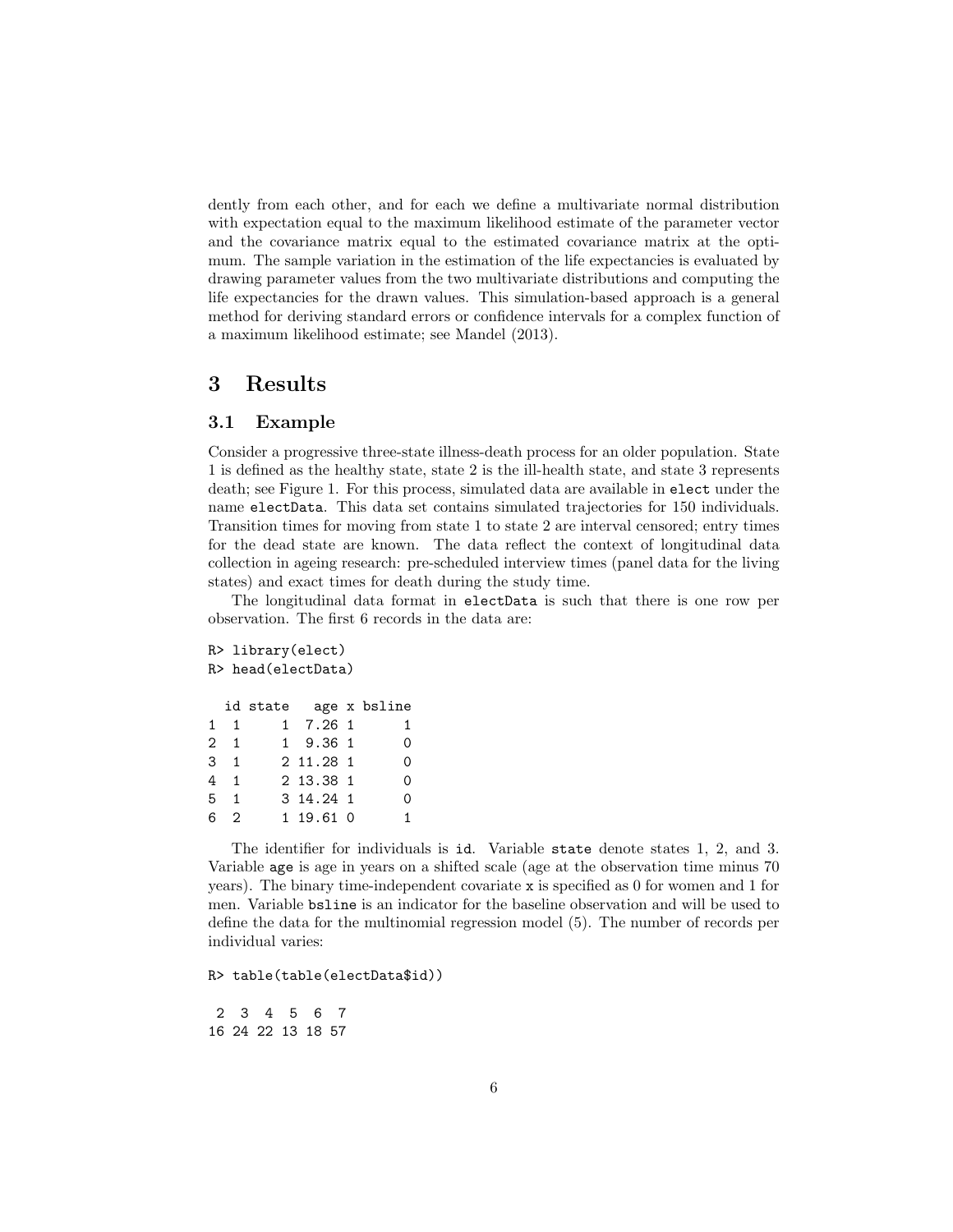An important data summary with respect to multi-state modelling is the state table which can be produced by statetable.msm in msm:

R> statetable.msm(state, id, data = electData)

to from 1 2 3 1 358 56 53 2 0 94 53

This frequency table shows the number of times each pair of states is observed at successive observation times. For example, there are 53 individuals who were observed in state 3 after being observed in state 1. Due to the interval censoring, we do not know whether these individuals moved directly from state 1 to state 3, or via state 2.

For the three-state model with the three transitions as illustrated in Figure 1, we specify model (4) as

$$
h_{rs}(\text{age}) = \exp\left(\beta_{rs} + \xi_{rs}\text{age} + \gamma_{rs}\mathbf{x}\right),\tag{6}
$$

where  $(r, s) \in \{(1, 2), (1, 3), (2, 3)\}.$ 

The model can be fitted using msm:

R> Q 
$$
\leftarrow \text{rbind}(c(NA, 0.01, 0.01), c(0, NA, 0.01), c(0, 0, NA))
$$
  
R> model  $\leftarrow \text{msm}(\text{state}^{\sim}\text{age}, \text{ subject} = \text{id}, \text{ data} = \text{electData},$   
center = FALSE, qmatrix = Q, \text{ deathexact} = 3,  
covariates =  $\sim \text{age+x}$ )

The specification of matrix Q defines the transitions that are possible according to the model (only the off-diagonal entries of Q are used). Matrix Q also provides the starting values for the transition intensities in the maximum likelihood estimation in msm; for details see Jackson (2011).

The Gompertz model is fitted using a piecewise-constant approximation; see Section 2.2. Once the model parameters are estimated, we use them to derive the smooth Gompertz hazards. A function in elect can be used to depict these fitted hazards of the age-dependent model. For a woman aged 70, we have  $\alpha$ ge = 0 and  $x = 0$  and use:

R> hazards(model, b.covariates = list(age = 0, x = 0), no.years = 20, max.haz = 0.2, age.shift = -70)

Figure 2 depicts the hazards on the original age scale (derived from the argument  $age. shift = -70$ . All three hazards increase with increasing age.

To enable using elect, there are prerequisite elements in the msm call: using names state and age in the data, and using the option center = FALSE. For covariates that are encoded as factors, dummy variables have to be used instead when fitting the model with msm.

To estimate life expectancies, the user has to provide the data for the statedistribution model (5). Because elect uses age by default as a covariate for the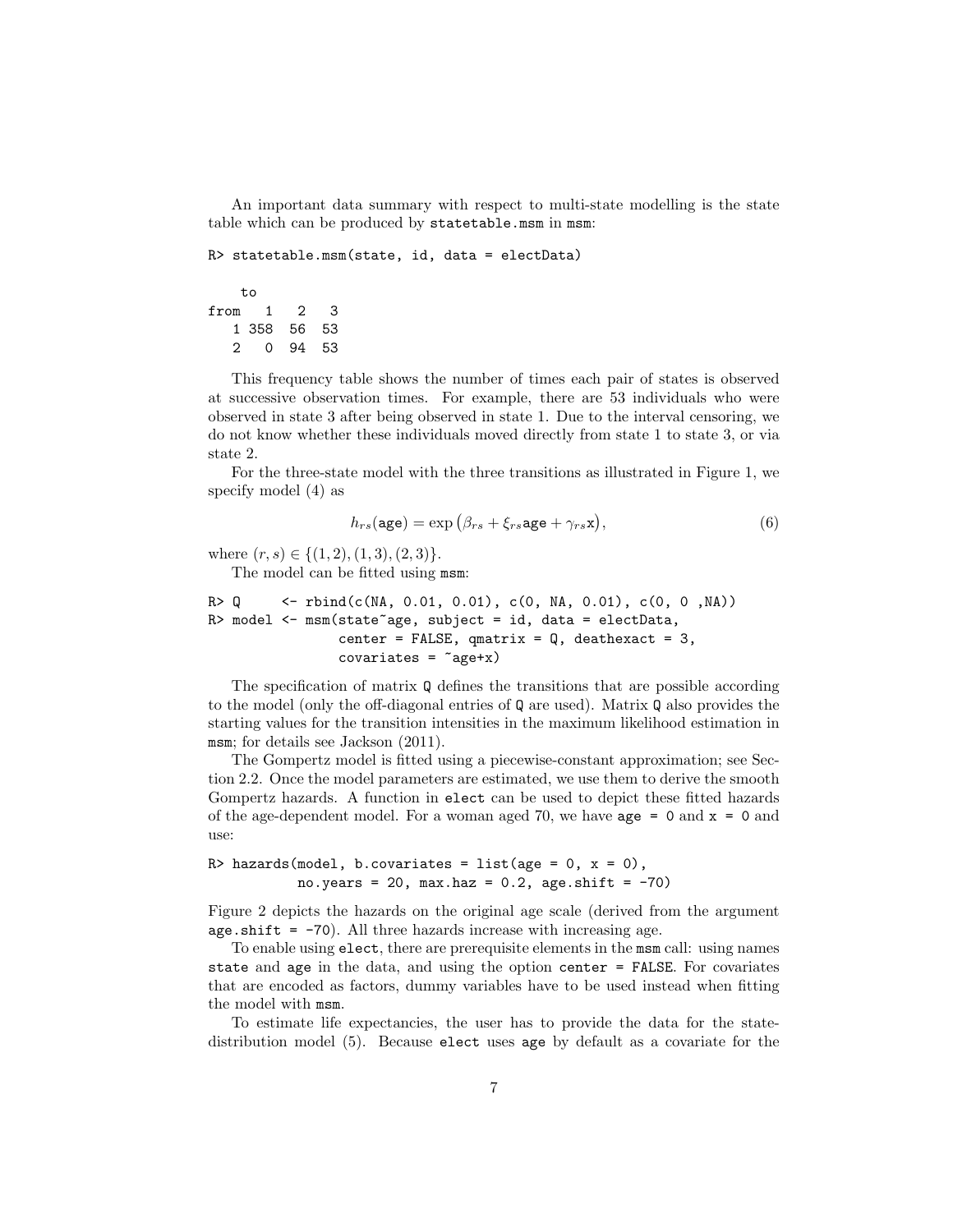

Figure 2: Fitted hazards of the age-dependent model (6) for women at age 70 and older.

state-distribution, this variable has to be included. In the current case, we assume that the baseline of electData is representative of the population state distribution. Given this assumption, it makes sense to use the baseline records as the data for the state-distribution model:

```
R> sddata <- electData[electData$bsline == 1,]
```
The range of the (shifted) age in this subset is from about 1 up to 23. We assume that the subset represents the population of interest for the marginal life expectancies. The definition of the data for the state-distribution model is application specific; see also the example in Section 3.2.6 and the discussion in Section 4.

Say we want the life expectancies for a man aged 70. The elect call and the summary commands are:

```
R> LEs \leftarrow elect(x = model, b.covariates = list(age = 0, x = 1),
                statedistdata = sddata, h = 0.1,
               setseed = 1234, age.max = 50, S = 500)
R> summary(LEs)
```
In the above, we specify  $\text{age} = 0$  because of the shifted age scale, and  $x = 1$  for men. Value  $h = 0.1$  is the parameter for the grid in the integral that is used in the estimation of the life expectancies. In this case, the integral is approximated on a 0.1-year grid.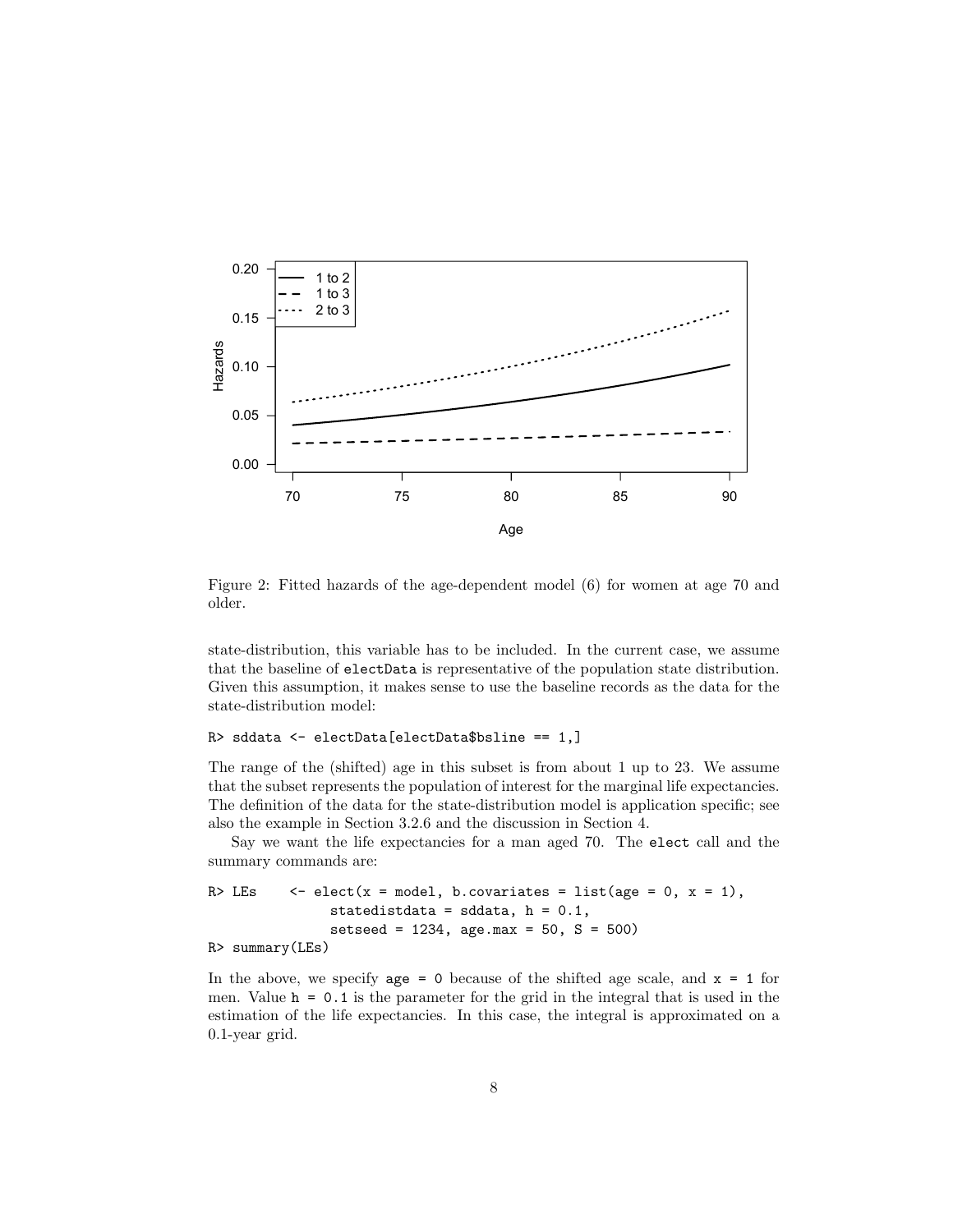The specification of age.max should be such that the probability to survive beyond age.max is assumed to be negligible. This specification should take into account the transformation of age before the model was fitted. In the example, specifying age.max  $= 50$  corresponds with an assumed maximum age of  $70 + 50 = 120$  years.

If no estimation of the uncertainty is required, the default  $S = 0$  should be used. In that case only point estimates of the life expectancies will be provided. In the call above, the estimated uncertainty is estimated using 500 replications.

The summary function provides the following output:

```
-----------------------------
elect summary
-----------------------------
Covariate values in the multi-state model:
age x
 \mathsf{O}Covariates in the state-distribution model:
  age
Life expectancies:
Using simulation with 500 replications
Point estimates, and mean, SEs, and quantiles from simulation:
      pnt mn se 0.025q 0.5q 0.975q
e11 8.627 8.402 1.174 6.137 8.375 10.564
e12 2.399 2.376 0.505 1.494 2.349 3.496
e21 0.000 0.000 0.000 0.000 0.000 0.000
e22 5.360 5.387 1.379 2.823 5.351 8.191
e.1 7.496 7.151 1.201 4.766 7.125 9.432
e.2 2.787 2.828 0.616 1.795 2.799 4.146
   e 10.283 9.979 1.233 7.532 10.002 12.306
  -----------------------------
```
The output for the life expectancies consists of state-specific  $(1)$ , marginal  $(2)$ , and total life expectancies (3) derived from the maximum likelihood point estimate of the model parameters (pnt). In addition, means (mn), standard errors (se) and quantiles (0.025q, 0.5q, and 0.975q) of the simulated distribution are derived from the maximum likelihood estimation.

The output for the life expectancies shows that for a man aged 70, the total life expectancy is estimated at 10.283 years with a 95%-confidence interval of (7.532, 12.306). If this man is healthy when aged 70, then he is expected to spend 8.627 years in good health. If we do not know whether he is healthy at age 70, he is expected to spend 7.496 years in good health. Because of the small sample size in this example, the uncertainty on these statistics is large.

Because the uncertainty is estimated by simulation, small differences are expected when rerunning elect. The argument setseed in elect can be used to produce the same results across reruns.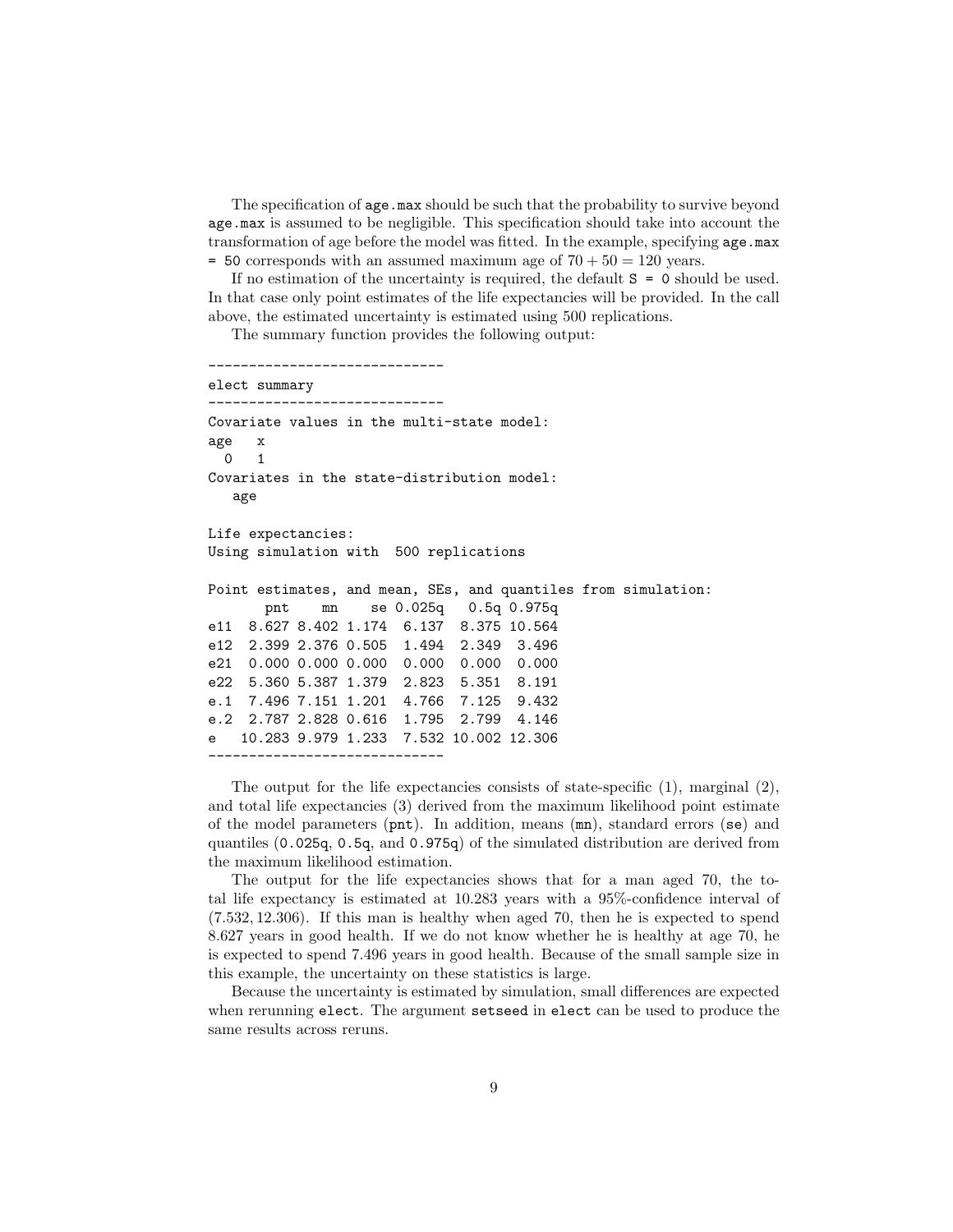

Figure 3: Life expectancies for men conditional on their age (with 95% confidence bands). Solid lines for total life expectancy, dashed lines for marginal life expectancy in the healthy state.

Figure 3 shows estimated life expectancies for 70 up to 90 years old. This graph is constructed by using elect repeatedly on single years of age between 70 and 90. Confidence bands are based on 500 simulations.

For the state-distribution model, the default in elect is to use a multinomial logistic regression model with age as the only covariate. This can be extended to include additional covariates. This option is relevant for the estimation of the marginal life expectancies only. Further to the example above, when adding statedist.covariates  $= c("age", "x")$  to the elect call, we obtain point estimates e. 1 = 7.677, and  $e.2 = 2.725$ , which are quite close the previous estimates. More information about the fitted logistic regression can be obtained by augmenting the above command:  $summary(LES, sd.model = TRUE).$ 

### 3.2 Additional functionality in elect

#### 3.2.1 Data exploration

Predicting life expectancies typically involves extrapolation of the model beyond the age range in the data. For this reason, it is important to know the distribution of age in the data. To explore the data before fitting the multi-state model, the function explore produces basic statistics with respect to sample size, number of observations, and age. The function also provides information on the length of the time interval between observations. The latter is important given the piecewise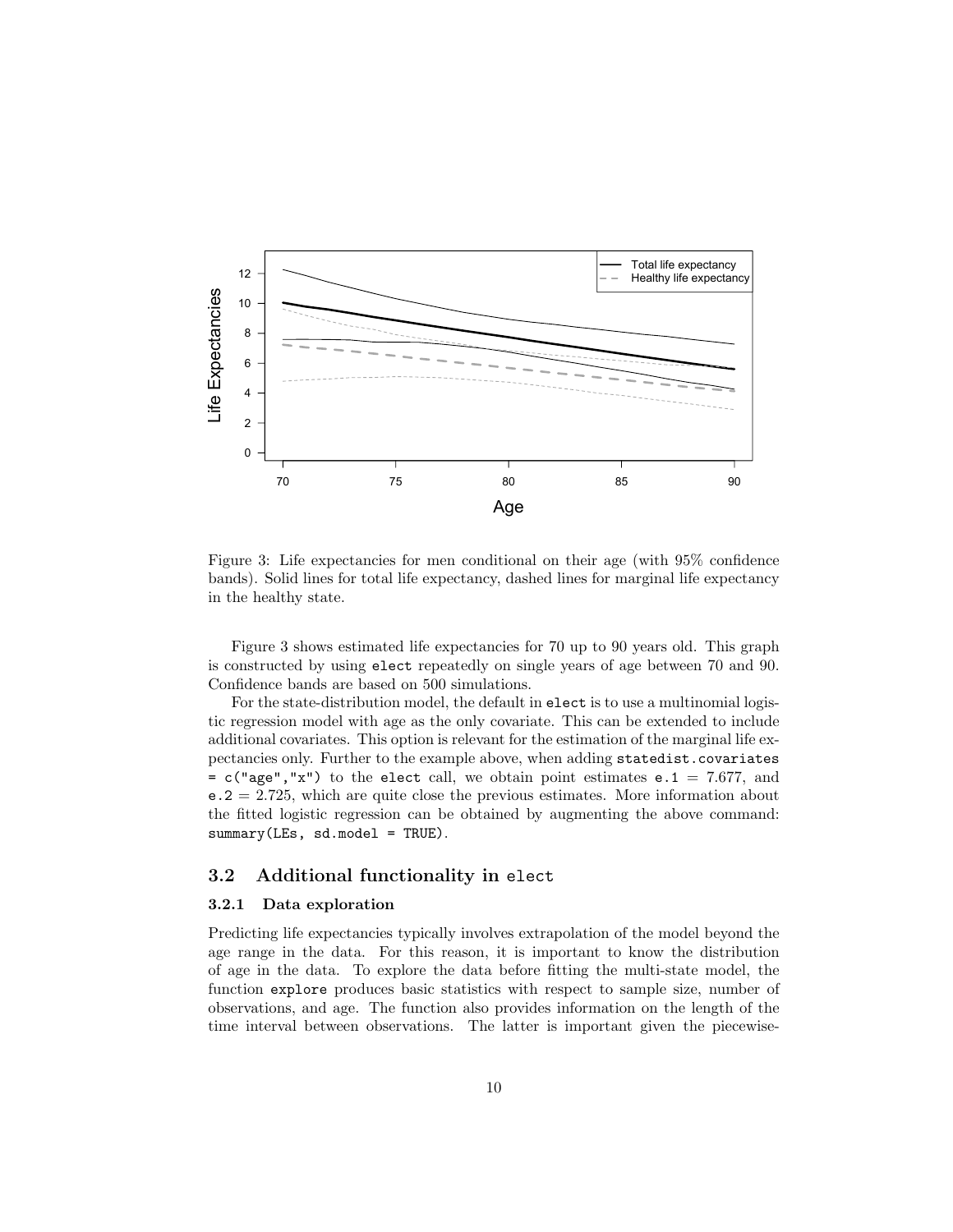constant approximation that is underlying the estimating of the age-dependent model.

For the example data set, the command is explore(electData). In this data set, the median length of time intervals is 1.98 years. This has to be interpreted relative to the expected rate of change in the health process that is of interest. For example, if ill health is defined as cognitive impairment in older age, following individuals up about every 2 years seems suitable; see, for example, the English Longitudinal Study of Ageing (ELSA, Taylor et al., 2007).

#### 3.2.2 Numerical settings

The user can specify the method for the numerical approximation of the integral in (1). In the elect call, specification method = "step" is the default. Additional options are "MiddleRiemann" and "Simpson". Typically, this makes little difference if a small h is specified in the elect call; see the example in Section 3.2.6.

#### 3.2.3 More complex multi-state models

The function msm allows for a wide range of multi-state models. For example, it is possible to fit hidden Markov models that allow for misclassification of state. In this case, elect can still be used and it will compute life expectancies for the latent process (as opposed to the manifest process which is assumed to be confounded by misclassification).

It is also possible to fit multi-state models in msm with restrictions on parameters. These can be equal-to-zero restrictions (e.g.  $\gamma_{23} = 0$ ), constraints across transitions (e.g.  $\xi_{13} = \xi_{23}$ ), or a combination thereof. Equal-to-zero restrictions are taken into account in elect automatically. Constraints, however, have to be formulated explicitly in the elect call by using the argument RestrAndConst. The function check.RestrAndConst can help the user to check the specification.

Typically, msm is used to fit a model for interval-censored data, however, the software can also be used for data with exact times of transitions for all states. The use of elect does not have to be adapted when exact-time data are used.

#### 3.2.4 Functions of life expectancies

func(LEs) 5.67 5.39 1.66 1.96 5.51 8.34

It is possible to compute functions of life expectancies. Further to the example in Section 3.1, one might want to know about the difference of life expectancies given either state 1 or state 2 at a given age. In the notation in Section 2.1 this is  $(e_{11}(t|\mathbf{x}) + e_{12}(t|\mathbf{x})) - (e_{21}(t|\mathbf{x}) + e_{22}(t|\mathbf{x}))$  given age t. To obtain the uncertainty, the function plusmin can be used:

```
R> plusmin(LEs, index = c(1, 2, 3, 4),
              func = c("plus", "minus", "minus"), digits = 2)pnt mn se 0.025q 0.5q 0.975q
```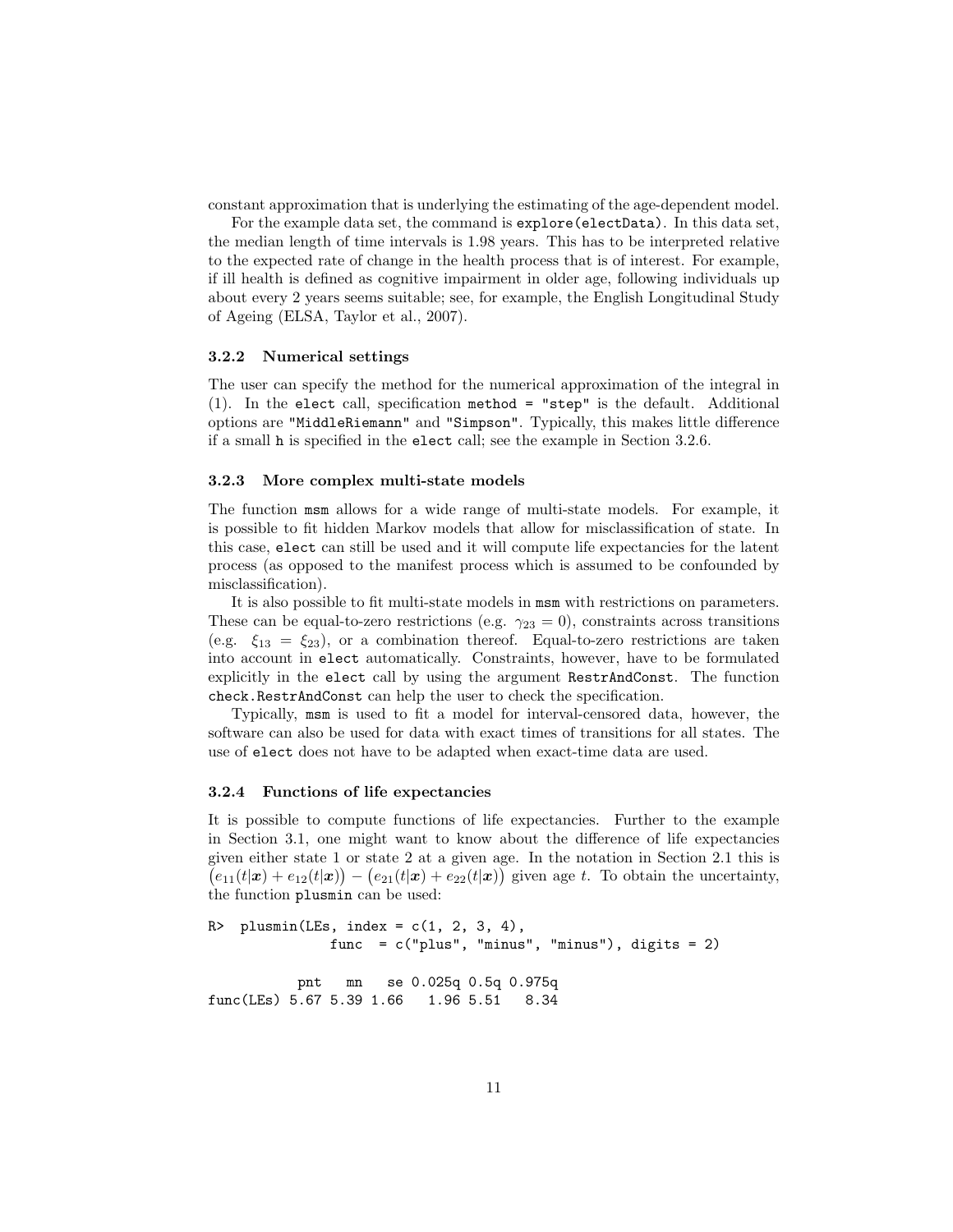### 3.2.5 Plotting the estimated life expectancies

The computation of the uncertainty of the estimated life expectancies is based on the asymptotic properties of the maximum likelihood estimator. However, assuming that the uncertainty of the parameters can be described by a normal distribution does not imply that the uncertainty of the life expectancies can be described by a normal distribution. The life expectancies are a non-linear function of the model parameters, and their estimated distribution can be skewed. For a plot of this distribution in the example in Section 3.1: plot(LEs).

#### 3.2.6 Additional example

To illustrate some of the additional functionality in elect, we use data from heart transplant patients on cardiac allograft vasculopathy (CAV); see Sharples et al. (2003). This dataset contains information for 622 patients and is available in the msm package as cav. Four states are defined: state 1 for no CAV, state 2 for mild/moderate CAV, state 3 for severe CAV, and state 4 for death. Each patient is assigned to state 1 at the baseline examination. Subsequent interval-censored data are available from examinations that are approximately a year apart. Death times during the follow-up are known exactly. Sharples et al. (2003) assumed that CAV is a progressive process, and fitted a four-state model that allows misclassification of state. The misclassification makes it possible to explain backward transitions in the data by attributing these transitions to measurement error in CAV diagnosis.

With the CAV data, we illustrate using elect with a model with four states, misclassification of state, and parameter restrictions. The following model is for illustrative purpose only—extended models can be investigated in a similar way.

We start by defining the data using variables names that link up with the elect requirements:

```
R> library(elect)
R> dta \leq as.data.frame(cbind(id = cav$PTNUM, age = cav$years,
                               state = cav$state, x = cav$degree,
                               firstobs = cav$firstobs))
R> Q <- rbind(c(NA, 0.01, 0, 0.01), c(0, NA, 0.01, 0.01),
               c(0, 0, \text{NA}, 0.01), c(0, 0, 0, \text{NA}))
```
Note that age represents time since the heart transplant in years and that matrix Q defines the five allowable transitions for a progressive four-state model with state 4 as an absorbing state.

Next we define the potential misclassification by defining a  $4 \times 4$  matrix:

R>  $E \leftarrow \text{rbind}(c(0, 0.1, 0, 0), c(0.1, 0, 0.1, 0),$  $c(0, 0.1, 0, 0), c(0, 0, 0, 0)$ 

The off-diagonal entries in matrix E that are not zero define the misclassification model. A latent state 1 can be observed as state 2, a latent state 2 can be observed as state 1 or 3, and a latent state 3 can be observed as state 2. Value 0.1 is used here as starting value for the maximum likelihood estimation—other choices within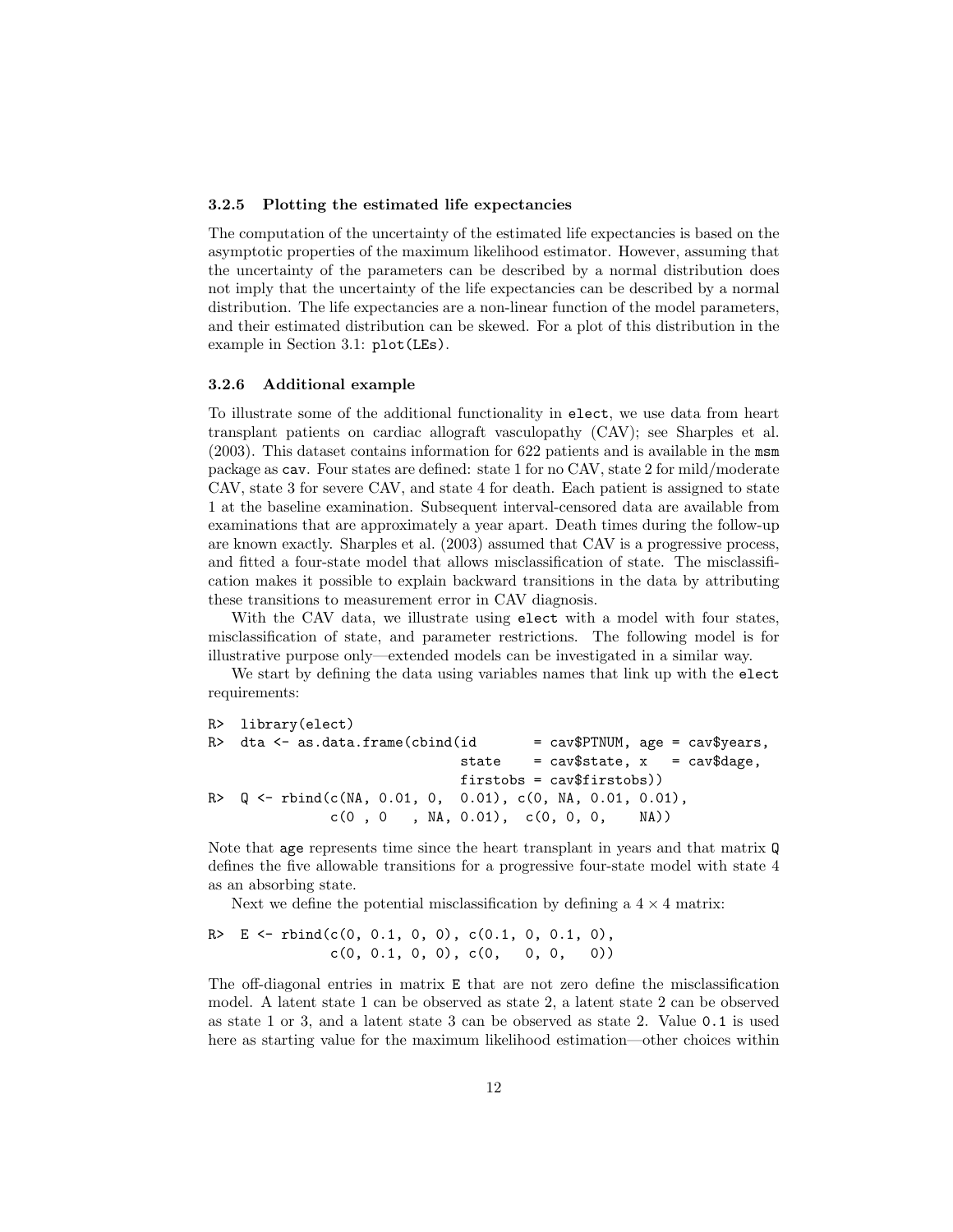$(0,1)$  are possible. To fit the multi-state model with misclassification, we call the msm function:

```
R> model \leq msm(state \in age, subject = id, data = dta,
                covariates = \sim age + x, center = FALSE, ematrix = E,
                qmatrix = Q, fixedpars = c(7:10), obstrue = firstobs,
                deathexact = 4, constraint = list(x = c(1,2,1,2,2)))
```
The argument obstrue = firstobs implies that we assume that the first state 1 of each patient is not misclassified. With age and x as covariates, there are three sets of five parameters in this model. The first set includes the intercepts for the five transitions; the order is  $1 \rightarrow 2$ ,  $1 \rightarrow 4$ ,  $2 \rightarrow 3$ ,  $2 \rightarrow 4$ , and  $3 \rightarrow 4$ . The next set includes the effects of age in the same order. The argument fixedpars is used to fix covariate effects to their initial values, which are zero by default. The specification fixed  $q$  =  $c(7:10)$  uses the ordering above to restrict the effect of age to be zero for all the transitions but the first one. The last five parameters are for the effect of x. The argument constraint = list( $x=c(1,2,1,2,2)$ ) uses again the same ordering and implies that transitions  $1 \rightarrow 2$  and  $2 \rightarrow 3$  have the same effect of x, and that transitions  $1 \rightarrow 4$ ,  $2 \rightarrow 4$ , and  $3 \rightarrow 4$  have the same effect of x. In other words, there are two effects for x, one for moving forward through the living states, and one for dying.

The estimated misclassification matrix is

#### > round(model\$Ematrices\$baseline,2)

|         |      |      | State 1 State 2 State 3 State 4 |          |
|---------|------|------|---------------------------------|----------|
| State 1 | 0.97 | 0.03 | 0.00                            | $\Omega$ |
| State 2 | 0.17 | 0.77 | 0.07                            | 0        |
| State 3 | 0.00 | 0.10 | 0.90                            | 0        |
| State 4 | 0.00 | 0.00 | 0.00                            | 1.       |

This implies, for example, that the probability to classify a latent state 2 as an observed state 1 is 0.17. Estimated effects of age and x on the hazards can be assessed in a standard way and we will not discuss them here.

The estimation of life expectancies in elect is based on the fitted latent progressive four-state process; the estimated misclassification is not taken into account. This is because we are interested in duration in state after we have take into account the measurement error. The code for elect starts with defining the data for the state-distribution model and specifying the parameter restrictions:

```
R> sddata \leq dta[dta$firstobs == 1,]
R> RestrAndConst <- c(1,2,3,4,5, 6,0,0,0,0, 7,8,7,8,8)
R> CHECK <- check.RestrAndConst(model, RestrAndConst, PRINT = FALSE)
```
#### <RestrAndConst> correctly defined.

Note that the vector RestrAndConst is in line with the parameter restrictions in the msm call. The function check.RestrAndConst is used to check this vector with the fitted model produced by msm. The function has an argument PRINT = TRUE to provide more details. Estimated life expectancies are next obtained by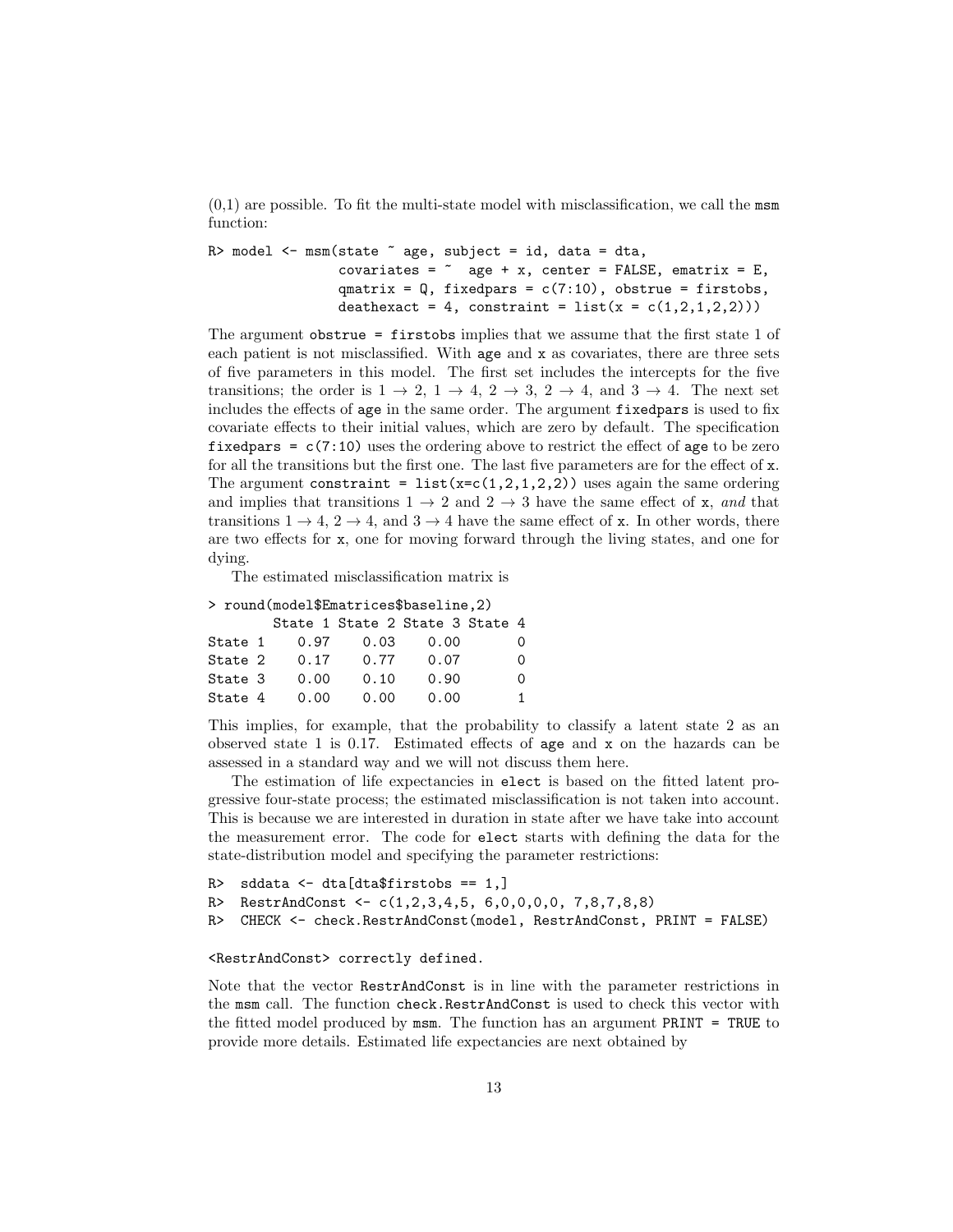```
R> LEs \langle - elect(x = model, b.covariates = list(age=0, x=1),
               statedistdata = sddata, h = 0.01, setseed = 1234,
               RestrAndConst = RestrAndConst, age.max = 50, S = 500)
R> summary(LEs, sd.model = TRUE)
  -----------------------------
elect summary
-----------------------------
Covariate values in the multi-state model:
age x
 0 1
No state-distribution model was fitted.
Life expectancies:
Using simulation with 1000 replications
Point estimates, and mean, SEs, and quantiles from simulation:
      pnt mn se 0.025q 0.5q 0.975q
e11 7.983 8.024 0.738 6.670 7.987 9.578
e12 3.711 3.615 0.662 2.491 3.524 5.077
e13 1.969 1.974 0.642 0.950 1.895 3.550
...
    -----------------------------
```
Because all patients start in state 1 at age = 0, elect does not need to fit a model for the distribution of state at age = 0. In this case,  $e_{\bullet s}(t|x) = e_{1s}(t|x)$ , for  $s = 1, 2, 3$ ; that is, the marginal life expectancies are equal to the life expectancies for state  $s$ given initial state 1.

Expected duration in state 3 for severe CAV is shorter than expected duration in state 2 for mild/moderate CAV:

```
R> plusmin(LEs, index = c(2, 3), func = "minus", digits=2)
          pnt mn se 0.025q 0.5q 0.975q
func(LEs) 1.74 1.64 0.77 0.08 1.66 3.33
```
Since the elect estimation is based on numerical integration, arguments in the elect call can be used to specify the approximation that is involved. In general, smaller h and larger age.max will give better results, but are computationally intensive.

For the CAV example, Table 1 shows the impact of varying the specification of h, age.max, and method. The specification of h should take the time scale of the model into account. In the model for CAV, years since heart transplant is the time scale; for example, if h = 0.5, then the integral is approximated on a half-year grid. The specification of age.max should be such that the probability to survive beyond age.max is assumed to be negligible.

Clearly, specifications of h and age.max have an impact. However, Table 1 also shows that beyond some point, a smaller h or a larger  $age.max$  does not lead to a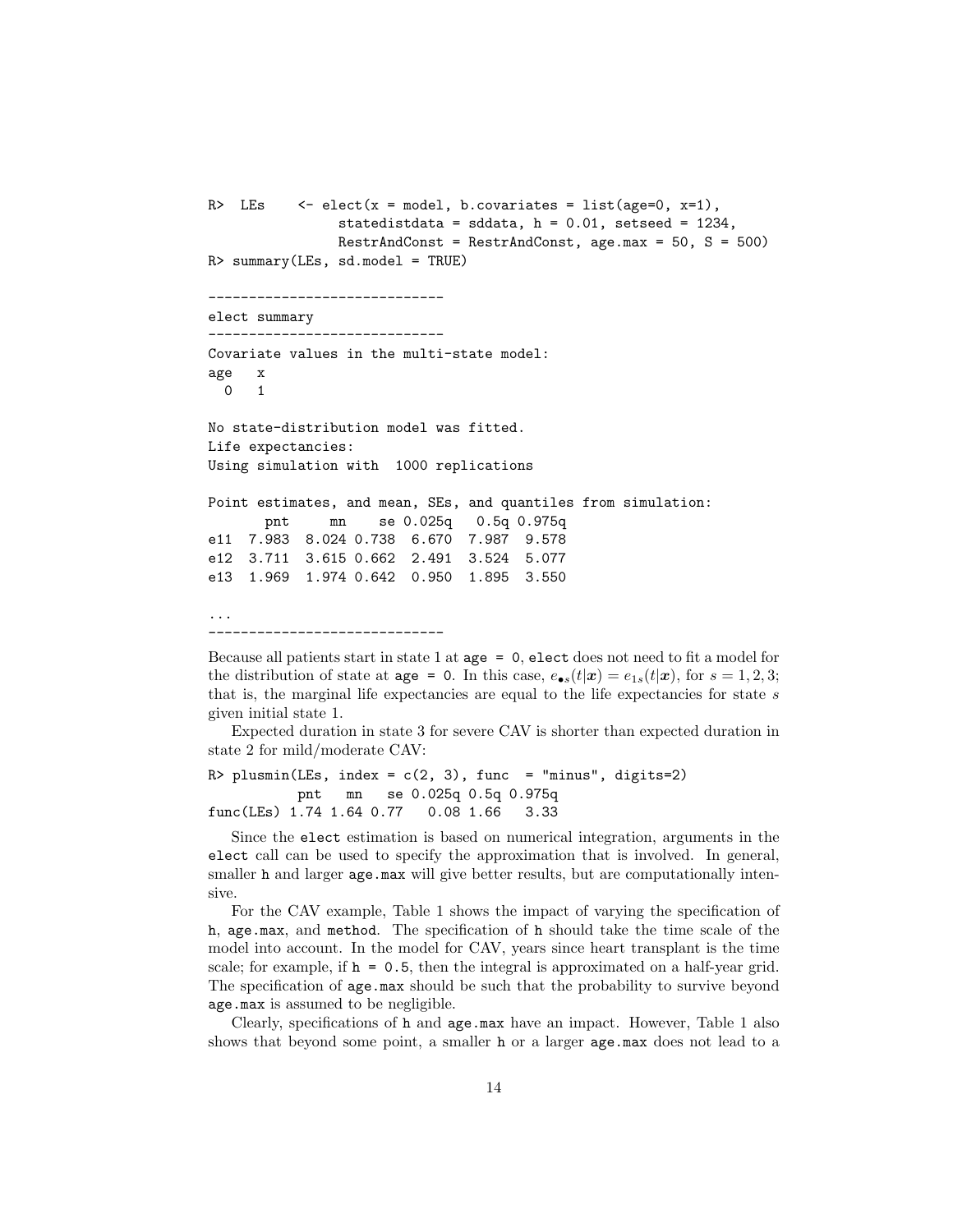| Argument specification |                 | e11   | e12   | e13   | Fixed arguments   |
|------------------------|-----------------|-------|-------|-------|-------------------|
| h                      | 0.005           | 7.984 | 3.711 | 1.969 | age.max $= 50$    |
|                        | 0.010           | 7.983 | 3.711 | 1.969 | $method = "step"$ |
|                        | 0.050           | 7.970 | 3.710 | 1.969 |                   |
|                        | 0.100           | 7.954 | 3.708 | 1.968 |                   |
|                        | 0.500           | 7.829 | 3.693 | 1.961 |                   |
|                        | 1.000           | 7.676 | 3.669 | 1.952 |                   |
| age.max                | 100             | 7.983 | 3.714 | 1.974 | $h = 0.010$       |
|                        | 75              | 7.983 | 3.714 | 1.974 | $method = "step"$ |
|                        | 50              | 7.983 | 3.711 | 1.969 |                   |
|                        | 25              | 7.976 | 3.387 | 1.601 |                   |
|                        | 10              | 6.418 | 1.289 | 0.383 |                   |
| method                 | "step"          | 7.983 | 3.711 | 1.969 | $h = 0.010$       |
|                        | "MiddleRiemann" | 7.981 | 3.711 | 1.969 | age.max $= 50$    |
|                        | "Simpson"       | 7.978 | 3.711 | 1.969 |                   |

Table 1: Exploring the effect of argument specifications on the elect estimation in the CAV example. Point estimates only.

relevant change in the estimated life expectancies. For example, given  $age.max =$ 50 and method = "step", switching from  $h = 0.010$  to  $h = 0.005$  is not worth the extra computational effort (with  $h = 0.005$  the estimation takes about twice as long as with  $h = 0.010$ ). Options "step", "MiddleRiemann", and "Simpson" represent standard methods for numerical integration. Table 1 shows that once h and age.max are fine-tuned, the results are consistent across the three methods. We see this as an indication of successfull numerical integration.

In Table 1, we investigated the numerical integration using point estimates only; that is, with specification  $S = 0$ . When  $S > 0$ , simulation is used in elect to obtain standard errors and confidence intervals, the same numerical integration is used repeatedly with different parameter vectors. The extra computational effort increases linear with increasing S: if the number of simulations is doubled, the computational time will also double.

# 4 Discussion

We have demonstrated that elect can be used to compute state-specific and marginal life expectancies on the basis of continuous-time multi-state models fitted with msm. There is extended functionality to estimate confidence intervals and functions of these life expectancies.

The package elect only works with multi-state Gompertz models that are fitted with msm. The underlying methodology, however, extends to any other parametric hazard model. We are planning an extension of elect that allows for parametric models that cannot be fitted in msm, such as the Weibull model and the log-normal model.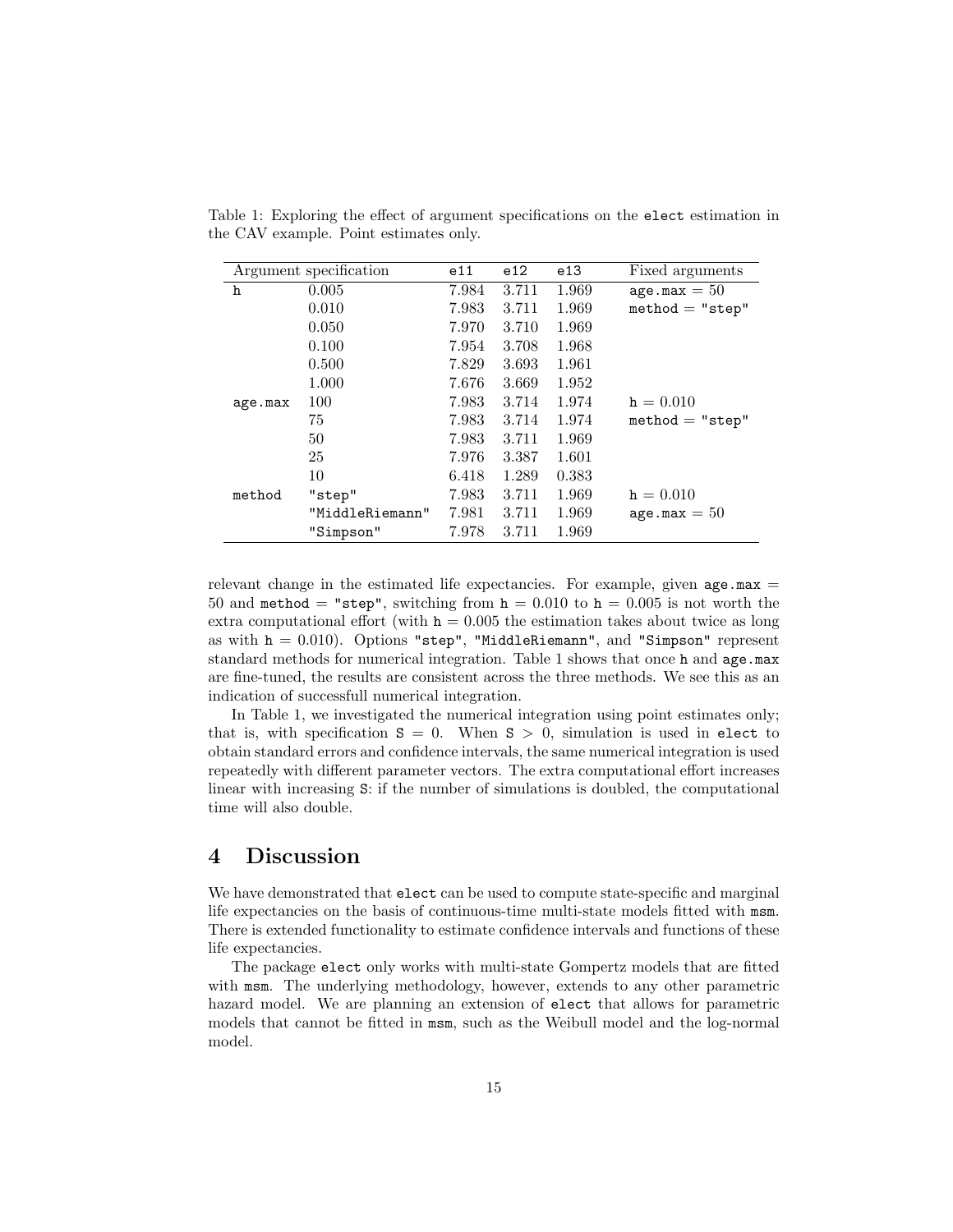It is important to understand that the estimation of life expectancies is completely reliant on the fit of the estimated multi-state model. As stated in Van den Hout (2017), if there is bias in the estimated model, then this bias is propagated in the estimation of the life expectancies. Even if there is no bias in the estimated model, one has to take into account the age range in the data to which the model is fitted. In most cases, the definition of the life expectancies implies an extrapolation of the model beyond the study time. Say a longitudinal study is set up where all individuals are 75 years old at baseline. If the follow-up time is 15 years, then estimated life expectancies are based on extrapolation of the model beyond the age range in the data. In addition, if the study started in 2000, and the results are used to compute life expectancies for individuals who are 75 years of age in 2015, then there is also an extrapolation across birth cohorts.

If the only data available are the longitudinal data for the transition model, we can use a subset of the data to fit the multinomial regression model (5) for the state distribution. If the baseline of the longitudinal data is representative of the population state distribution, then it makes sense to use the baseline records as the data for the state-distribution model. This was illustrated in the examples. It is also possible to use the longitudinal data instead (bar the observations in the dead state). This second option might be of interest when at the study baseline, all individuals are in one state at the same age but inference is aimed at marginal residual life expectancies at a later age. Yet another possibility is to use a second dataset. Any data that contains information on the age of being in the living states can be used. This may be of interest if one is interested in a population with the same transition process but with another state distribution.

In addition to age, elect allows the user to include other covariates in the multinomial regression model for the state distribution. In general, we advise to include the covariates that are also used in the transition model. Note however, that a significant effect on transition hazards does not imply a significant effect on state prevalence. The latter can be investigated in elect by using the argument sd.model = TRUE in the function summary.

The specification of the multinomial regression model and the option to specify the data for that model, can be used to investigate the extrapolation that underlies the estimation of the marginal life expectancies. If small changes in the estimated state distribution imply big changes in estimated life expectancies, then extra care is needed with respect to the model specification and the inference.

It is important to check whether the piecewise-constant approximation for the Gompertz model is realistic. The function explore can be used to check the time between observations. Some preliminary knowledge of the process of interest is needed to assess whether the piecewise-constant approximation is realistic. Note that this concerns the fitting of the model only. The estimation of the life expectancies also uses the piecewise-constant approximation, but the grid for this approximation is specified in the elect call by argument h, which can be chosen as small as required.

There are no restrictions on the number of states in elect or on the pattern of the transitions between the living states; that is, the transition process can be progressive or reversible, or a combination thereof; see for example, the four-state model in Robitaille et al. (2018) and the five-state model in Van den Hout (2017,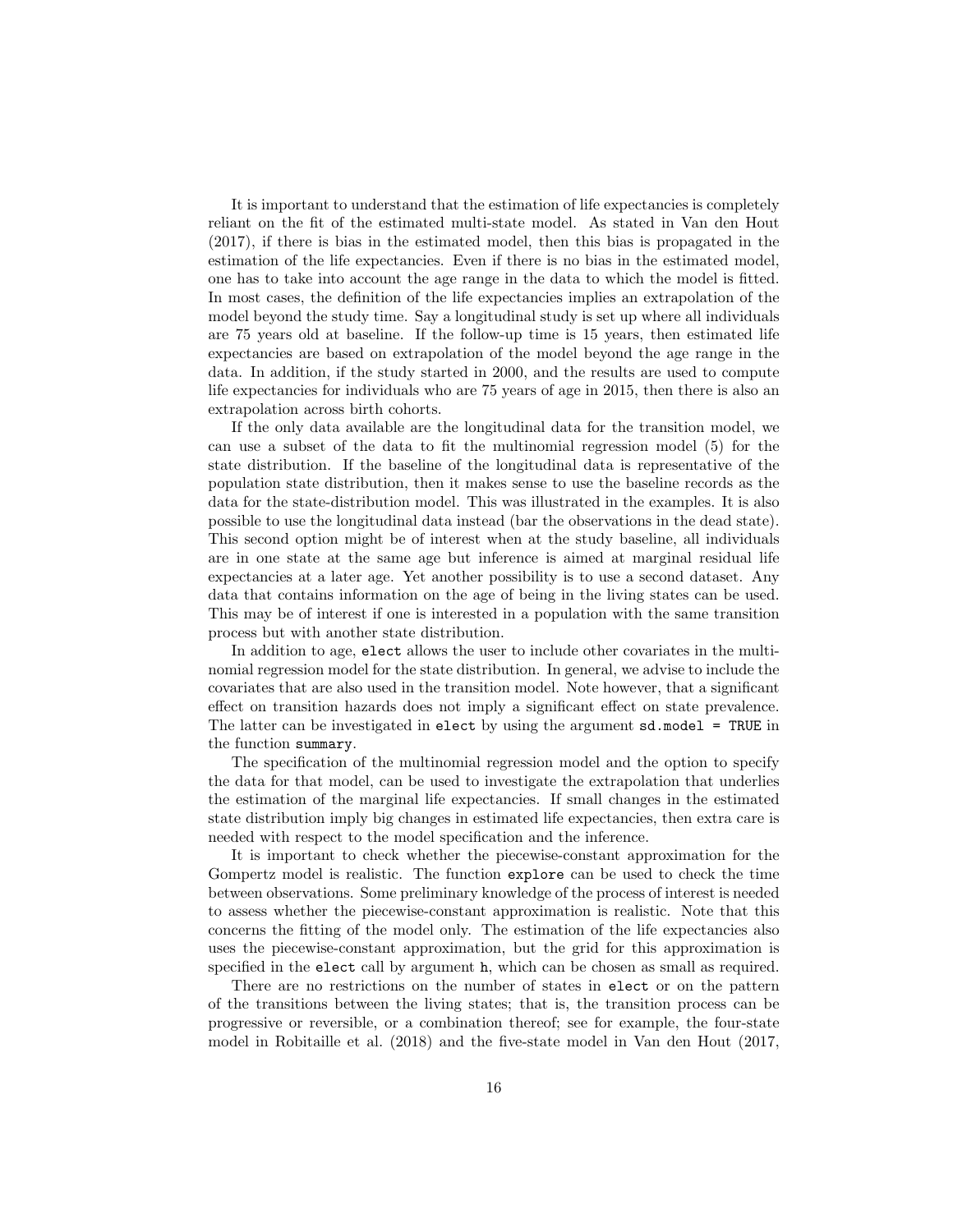Chapter 7). The methods for the estimation of life expectancies can be applied to processes with multiple death states, but the current version of elect does not support this.

Typically, the research questions and the available multi-state data will define the number of states. Although it is relatively straightforward to define models for a stochastic process with many states, estimation of model parameters may be hampered by lack of information in the data. It is important to explore the data with regard to the multi-state process before fitting models. For example, if the sample size is large with respect to the number of individuals but there are just a few transitions between states, then estimation of model parameters will be problematic. The same holds for covariate information; for example, if there are men and women in the study but only women transition to other states, then adding gender as a covariate will lead to estimation problems. The package elect is developed as an add-on to msm and is only of use when msm is able to fit a model to the data. For instance, if msm is not able to estimate the uncertainty of the parameter estimates because if cannot evaluate an intermediate quantity (e.g., the second-order partial derivatives of the log-likelihood function), then elect will not compute life expectancies, and will output a warning message instead.

The combined usage of msm and elect has potential in medical studies, epidemiology, demography, health economics, ecology, and actuarial science. Increasingly, research interest is not limited to residual total life expectancy but also includes questions about life expectancy in specific health states. For example, what proportion of total life expectancy will be spent in ill health? Or, given states that describe disease progression or disease combinations, how many years will be spent in each of the disease states? If longitudinal data are available, elect can contribute to this research.

# Acknowledgments

Mei Sum Chan was supported by the National Institute for Health Research (NIHR) Collaboration for Leadership in Applied Health Research and Care (CLAHRC) North Thames at Bart's Health NHS Trust. The views expressed are those of the authors and not necessarily those of the NHS, the NIHR or the Department of Health. Fiona Matthews and the initial elect development were funded by the Medical Research (grant WBS/U.1052.00.013).

# References

- Aalen, O. O., Borgan, O., and Gjessing, H. (2008). Survival and Event History Analysis. New York: Springer.
- Blossfeld, H.-P. and Rohwer, G. (2002). Techniques of Event History Modeling. New Approaches To Causal Analysis. Second Edition. Mahwah: Lawrence Erlbaum Associates.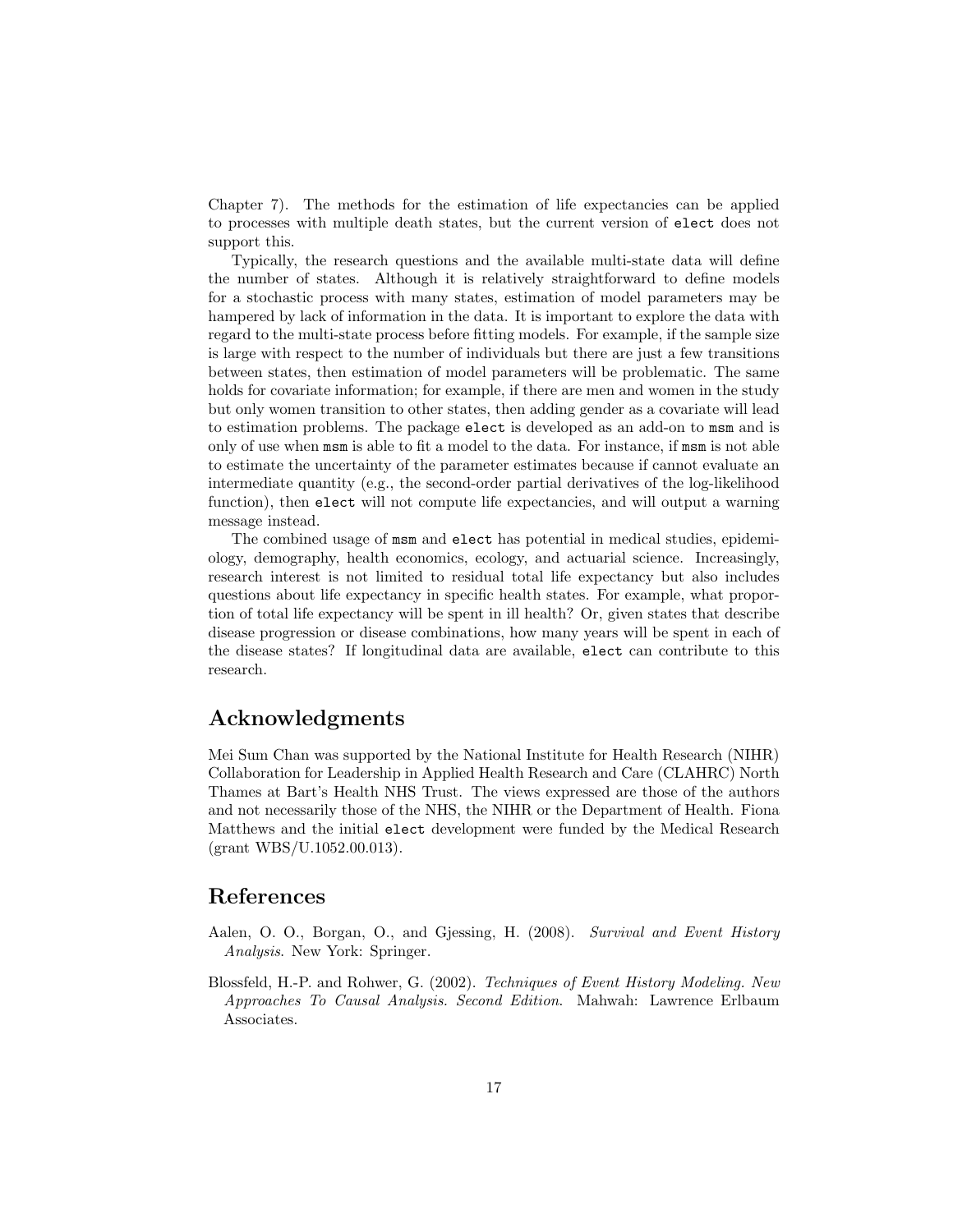- Cai, L., Lubitz, J., Hayward, M. D., Hagedorn, A., Saito, Y., and Crimmins, E. (2010). Estimation of multi-state life table functions and their variability from complex survey data using the SPACE Program. Demographic Research, 22:129– 158.
- Crowther, M. J. and Lambert, P. C. (2017). Parametric multistate survival models: Flexible modelling allowing transition-specific distributions with application to estimating clinically useful measures of effect differences. Statistics in Medicine, 36(29):4719–4742.
- de Wreede, L. C., Fiocco, M., and Putter, H. (2010). The mstate Package for Estimation and Prediction in Non- and Semi-Parametric Multi-State and Competing Risks Models. Computer Methods and Programs in Biomedicine, 99:261–274.
- Hoogendijk, E. O., van der Noordt, M., Onwuteaka-Philipsen, B. D., Deeg, D. J. H., Huisman, M., Enroth, L., and Jylha, M. (2019). Sex differences in healthy life expectancy among nonagenarians: A multistate survival model using data from the vitality 90+ study. Experimental Gerontology, 116:80 – 85.
- Hougaard, P. (2000). Analysis of Multivariate Survival Data. New York: Springer.
- Izmirlian, G., Brock, D., Ferrucci, L., and Phillips, C. (2000). Active life expectancy from annual follow-up data with missing responses. Biometrics, 56:244–248.
- Jackson, C. H. (2011). Multi-state models for panel data: the msm package for R. Journal of Statistical Software, 38.
- Jackson, C. H. (2016). flexsurv: A platform for parametric survival modeling in r. Journal of Statistical Software, Articles, 70(8):1–33.
- Kalbfleisch, J. and Lawless, J. F. (1985). The analysis of panel data under a Markov assumption. Journal of the American Statistical Association, 80:863–871.
- Lièvre, A., Brouard, N., and Heathcote, C.  $(2003)$ . The estimation of health expectancies from cross-longitudinal surveys. Mathematical Population Studies, 10:211–248.
- Mandel, M. (2013). Simulation-based confidence intervals for functions with complicated derivatives. The American Statistician, 67:76–81.
- Mueller, L. D., Nusbaum, T. J., and Rose, M. R. (1995). The gompertz equation as a predictive tool in demography. Experimental Gerontology, 30:553–569.
- Norris, J. R. (1997). Markov Chains. Cambridge: Cambridge University Press.
- R Core Team (2018). R: A Language and Environment for Statistical Computing. Vienna, Austria: R Foundation for Statistical Computing.
- Robitaille, A., Van den Hout, A., Machado, R. J. M., Bennett, D. A., Cukic, I., Deary, I. J., Hofer, S. M., Hoogendijk, E. O., Huisman, M., Johansson, B., Koval, A. V., Van der Noordt, M., Piccinin, A. M., Rijnhart, J. J. M., Singh-Manoux, A., Skoog, J., Skoog, I., Starr, J., Vermunt, L., Clouston, S., and Muniz-Terrera, G.